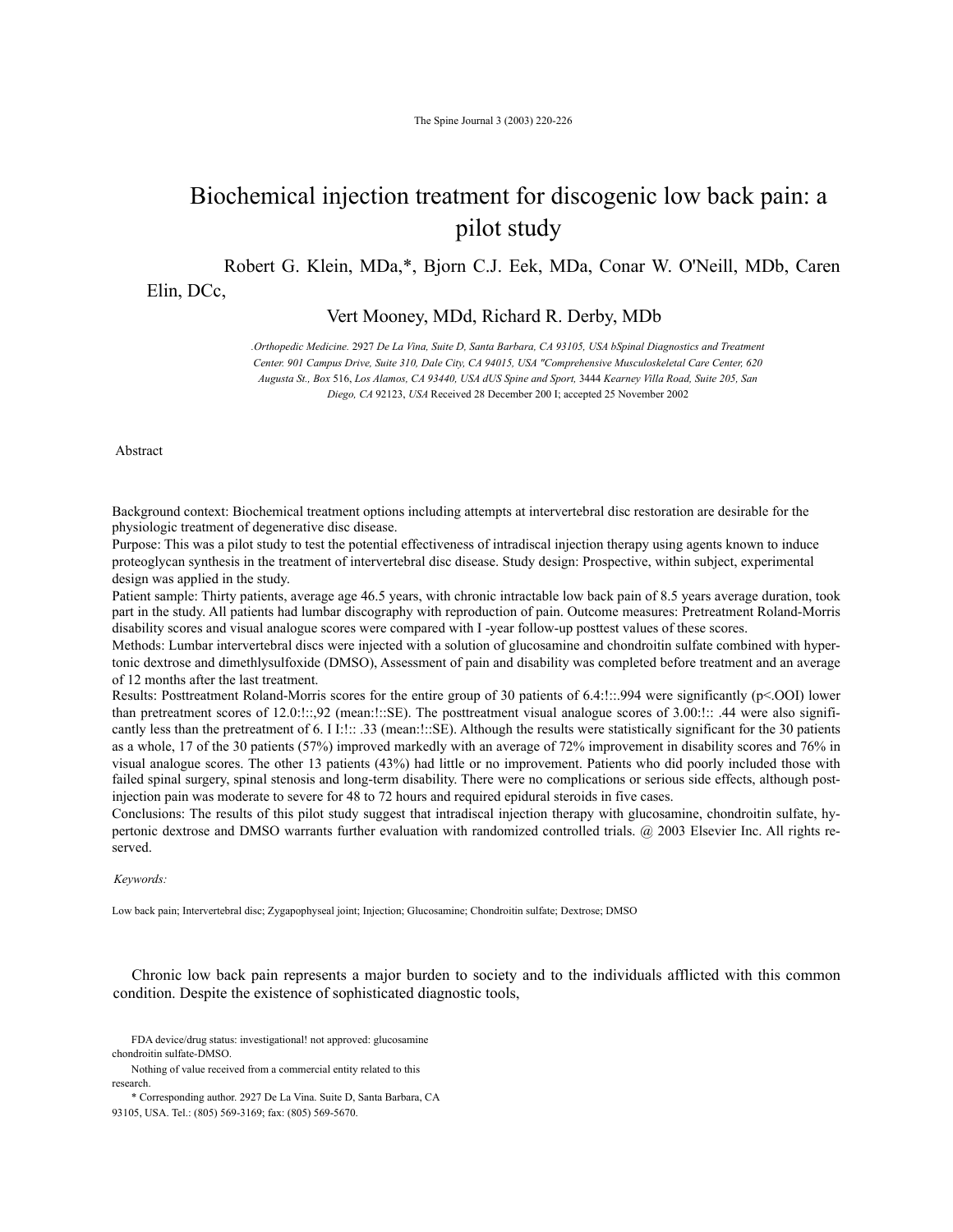*E-mail address:RKlein42@aol.com* (R.G. Klein)

1529-9430/03/\$ - see front matter (() 2003 Elsevier Inc. All rights reserved. doi: 1O.1016/S 1529-9430(02)00669-1

a specific diagnosis is often elusive, and the choice of appropriate treatment remains largely empiric. Pathology within the intervertebral disc and zygapophyseal joint plays a major role in nonspecific low back pain syndromes [1- 5]. The treatment of the intervertebral disc portion of the pain is difficult and controversial, and many patients with chronic intractable pain ultimately require lumbar fusion surgery after the failure of conservative treatments.

The intervertebral disc is a complex anatomic and biochemical structure composed primarily of fibrocytes and *R.C. Klein et al.* / *The Spine Journal* 3 *(2003) 220--226*

221

chondrocytes in an avascular macromolecular matrix of collagen and proteoglycans [6]. The degenerative processes associated with injury and aging result in biochemical and morphological alterations of the disc. Morphological changes of dehydration, fissuring and tearing of the nucleus, annulus and end plates are associated with molecular changes of decreased diffusion, decreased cell viability, decreased proteoglycan synthesis and alterations in collagen distribution [6-9].

Oral glucosamine and chondroitin sulfate, which enhance proteoglycan synthesis, have been used in multiple clinical trials and have generally been found to be effective and safe in the treatment of osteoarthritis of peripheral joints [10-15]. There is evidence that glucosamine and chondroitin sulfate synergistically enhance the natural hypermetabolic repair response of chondrocytes and retard the enzymatic degradation of cartilage [16]. This encouraged us to explore their potential use in degenerative disc disease.

Because the blood supply to the intervertebral disc is poor, and oral glucosamine and oral chondroitin sulfate do not clearly benefit patients with low back pain [12], we elected to perform a pilot study using intradiscal injectable glucosamine and chondroitin sulfate combined with other agents (dimethlysulfoxide [DMSO] and hypertonic dextrose) in an attempt to promote a reparative response in the intervertebral disc.

## Methods

## *Patient selection andfollow-up*

Thirty consecutive patients with chronic intractable low back pain and positive discography participated in this prospective pilot study. These were all adult patients with chronic low back pain who failed to respond or responded poorly to multiple previous methods of treatment, including physical therapy, multiple analgesics, injection therapy, laminectomies, fusions and intradiscal electrothermal annuloplasty (IDET) procedures and were being considered for additional surgical procedures. They were all recruited during the 2000 calendar year. All of them had positive discography at one or more lumbar levels as evidenced by concordant pain provocation combined with morphologic disc abnormalities. Twenty-four of the 30 patients had involvement of two or more discs. Seven of the 30 patients had previously received the IDET treatment to a single disc with varying but generally poor responses. Six of these seven received treatment to the same disc previously treated by IDET, and one patient received treatment to a different disc. Three patients had prior lumbar fusions at a single level and were symptomatic at additional levels, and an additional three patients had laminectomies with persistent pain. Four patients, two of whom had a prior lumbar fusion, were disabled and had been incapacitated for more than 1 year. Three patients were involved in worker's compensation claims. The current data represent a minimum of 12 months

and a maximum of 20 months of follow-up from the time of initiation of therapy.

#### *Composition of injected solutions*

A compounding pharmacist using sterile technique and *United States Pharmacopeia-grade* pharmaceuticals prepared the solutions. The "disc solution" consisted of 0.5% chondroitin sulfate, 20% glucosamine hydrochloride, 12% DMSO and 2% Marcaine ([Bupivicane] Abbott Laboratories, Chicago, Illinois). These concentrations were derived based on solubility and tolerance characteristics of the constituents. This was mixed with 33% nonionic contrast and 33% of 50% dextrose at the time of injection.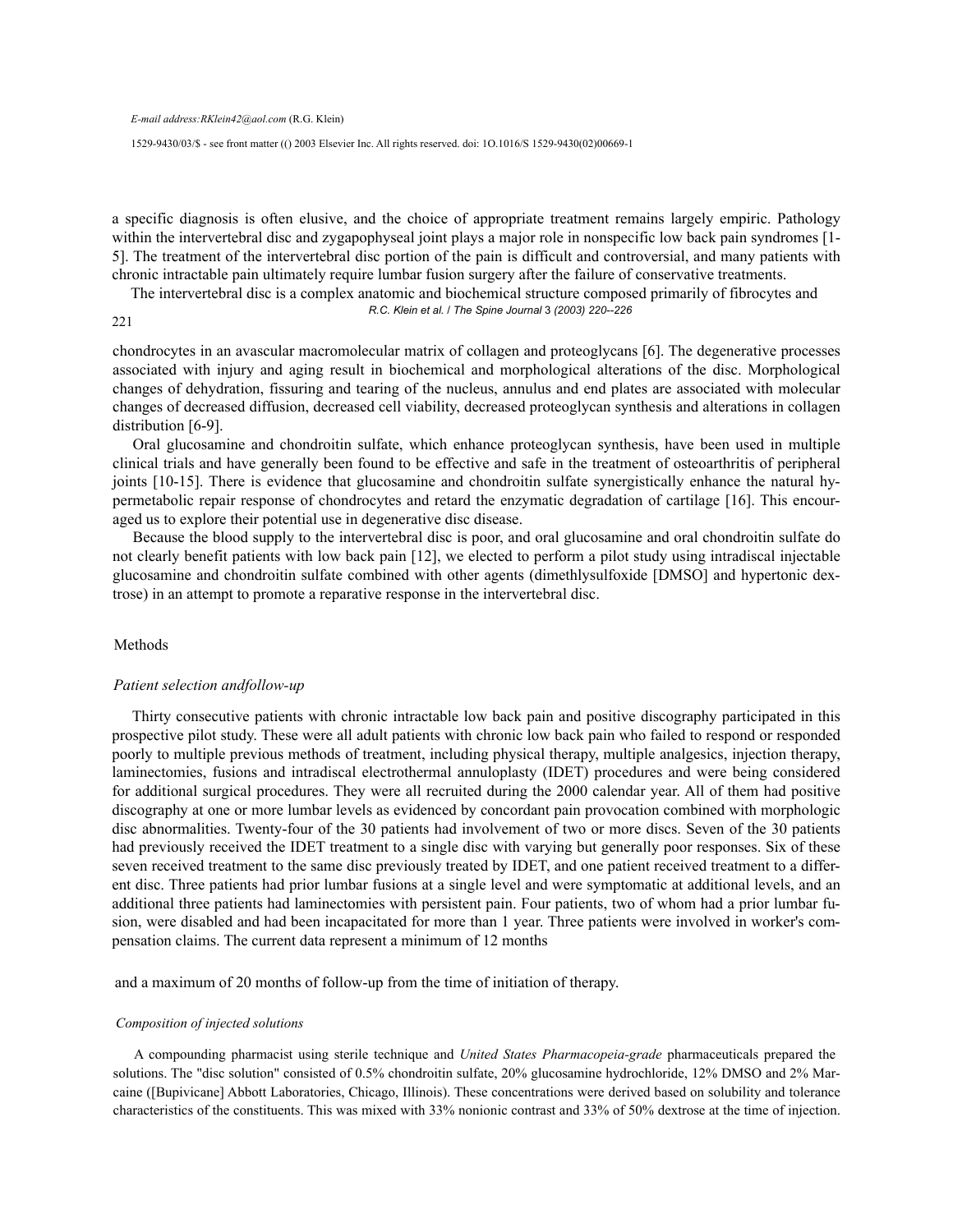A total of I to 2 cc of this solution was injected into each involved disc. If any leakage of contrast into the epidural space was noted, the injection was terminated. The "disc solution" without chondroitin was used to inject the zygapophyseal joints at all treated disc levels and was mixed with equal amounts of 50% dextrose before injection. The chondroitin was omitted from the zygapophyseal injections, because previous testing of this solution intra-articularly proved it to be highly irritating to some of the patients. The zygapophyseal joint injections were performed after fluoroscopic confirmation of correct needle placement using intra-articular contrast and were performed at the same levels as the disc injections.

## *Injection protocol*

In order to avoid discomfort to the patient, the first series of injections was performed at the time of diagnostic discography. An intradiscal injection of 1 to 2 cc was used at each involved disc level as determined by discography. This was combined with injection of the zygapophyseal joints at the painful disc level(s) with the modified solution mixture as previously described.

#### *Other treatments*

Patients were allowed to continue their ongoing treatment protocols and pain medications as needed. Five patients required epidural injections of corticosteroids 1 to 3 weeks after receiving the intradiscal injections because of a significant flareup of pain. One patient received oral corticosteroids for 1 week after an intradiscal injection. The use of the steroids significantly reduced the pain in all six cases in which they. were used.

# *Informed consent and monitoring for toxicity*

The institutional review board of the Pain Management Institute of Santa Barbara reviewed and approved the protocol for the study. Informed consent was obtained from each patient and followed all the approved guidelines for experimental investigation. Patients were questioned regarding any adverse reactions to the treatment. No specific laboratory monitoring was performed.

# *Assessment of outcome*

The success of any treatment for low back pain must rest on the patient's subjective assessment of pain and disability.

#### 222

# *R.C. Klein et at.* / *The Spine Journal* 3 *(2003) 220-226*

We used a previously validated disability questionnaire designed by Roland, consisting of 24 questions pertaining to activities of daily living [17]. A score of 0 corresponded to no impact of low back pain on activities of daily living, and a score of 24 indicated an extreme level of dysfunction. Adding up the number of positive responses before treatment and comparing this with the posttreatment total determined the pre- and posttreatment disability score. A standard visual analogue pain scale (0 to 10) was used to determine the patient's subjective estimate of pain before and after treatment. Statistical analysis was performed using a paired two-sample *t* test for the difference between means.

# Results

A total of 20 women and 10 men entered the study. The average age was 46.5 years (range, 27 to 62) and the average duration of pain was 8.5 years (range, I to 20). The minimum duration of follow-up was 12 months (average, 13 months). The average number of treatments was 2.5 (range, I to 4), and the average number of discs treated was two (range, one to four). The results of the pre- and posttreatment subjective disability and visual analogue pain scores are shown in Table 1. There was a statistically significant improvement in disability and pain scores in the group as a whole with approximately a 50% improvement overall in both the pain and disability scores. The statistical significance of these findings were positive despite the fact that only 17 patients (57% of the entire group) improved a minimum of 50% in either disability (average improvement 72%) or visual analogue scores (average improvement 76%), whereas 13 patients failed to respond significantly. This suggests a dichotomy of response rather than a uniform or universal response to treatment.

The data shown in Table 2 represent individual scores for each patient. The first 17 patients listed had improvement in disability or visual analogue pain scores of a minimum of 50% and were considered good-excellent responders. The final 13 patients were considered poor responders.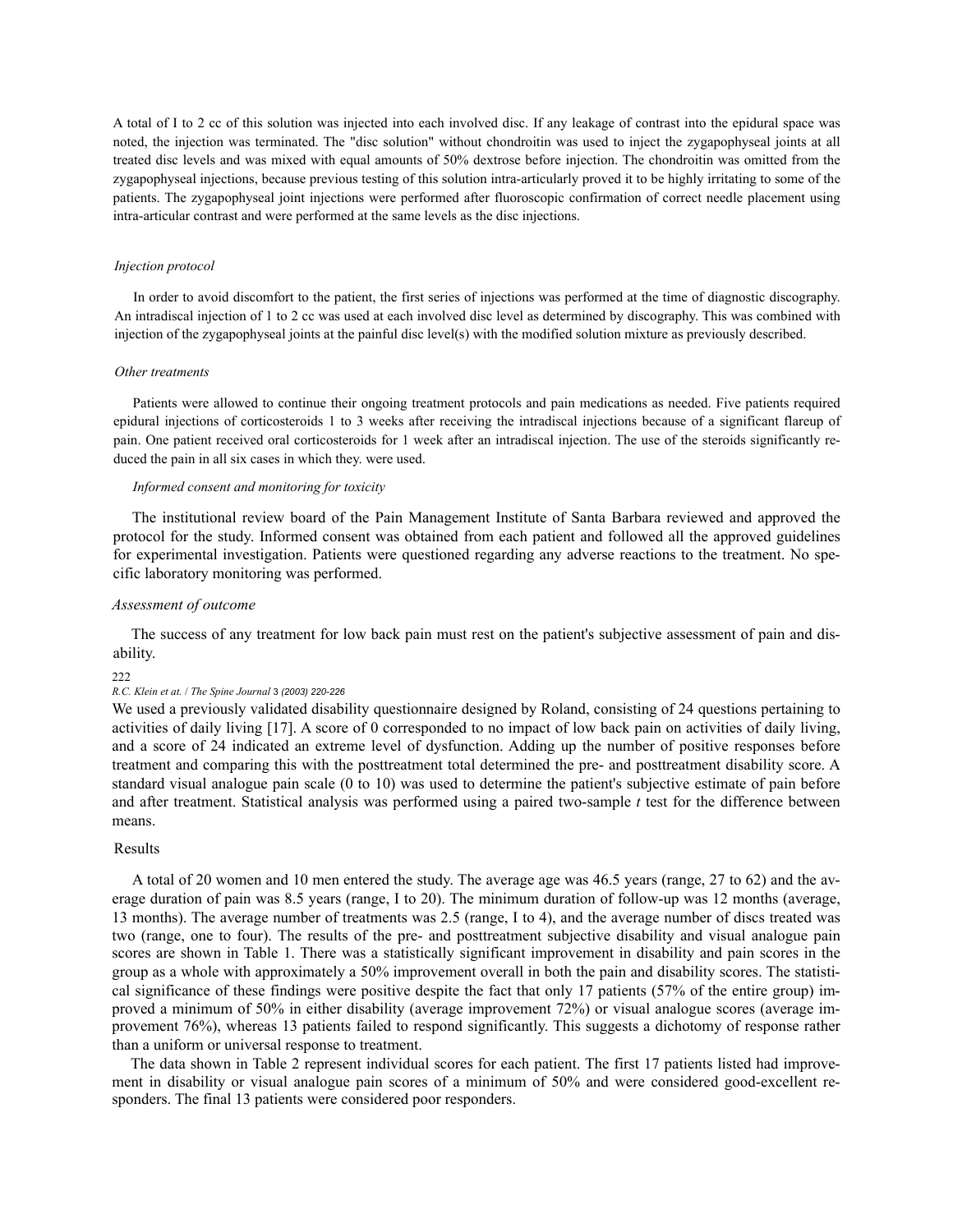# *Complications and side effects*

All 30 patients experienced varying degrees of postinjection pain. In most cases this could be controlled with oral analgesics and was limited to 72 hours of moderate to severe pain. One patient required a tapering dose of oral corticosteroids for I week after treatment, and five patients required epidural corticosteroids because of temporary Table I

A veraged scores in all 30 patients

Pretreatment

# Posttreatment

p Value <.001 Disability score Mean:!: SE Visual analogue score Mean:!: SE 12.0 :!: .925 6.4 :!: .994 6.11 :!: .332 3.00 :!: .441  $< 0.01$ 

exacerbations of pain. All patients were treated prophylactically with antibiotics at the time of each intradiscal injection, and there were no instances of disc space infection or other serious complications. There were no instances of skin rashes, systemic reactions, hypotension or allergic reactions noted with any of the injections. One patient developed increased leg pains for 2 months after the procedure, which completely resolved.

## *Nonresponders*

There were a total of 13 patients who responded minimally with average improvements in visual analogue scores of 14% and disability scores of 8%. All four patients who were disabled for more than I year failed to respond. One nonresponding patient (JC) had fibromyalgia syndrome with generalized musculoskeletal symptoms and responded poorly to two intradiscal injection treatments. One patient (JR) who failed to respond had advanced three-level degenerative disc disease and spinal stenosis accompanied by bilateral straight leg raise limitation (resulting from induction of nonradicular back pain) to 30 degrees and marked limitation of all lumbar movements. He had failed to respond to a previous laminectomy and foraminotomy. Two patients, both of whom received previous IDET therapy (RH, GG), elected to have spinal fusions after 3 months of failure to improve after a single intradiscal injection treatment. Two patients with previous lumbar spinal fusions, tissue hypersensitivity to palpation and limitations of straight leg raising to 50 degrees or less bilaterally failed to respond. Leg elevation in these cases resulted in back pain only, without demonstrable nerve root irritation.

# *Excellent and good response*

Seventeen patients were judged to have a good or excellent response by virtue of an improvement in disability and/ or visual analogue pain scores of at least 50%, as noted in Table 2. There was an average reduction in the disability score of 72% and an average reduction of the visual analogue pain score of 76% in these 17 patients. The response to treatment was gradual in all patients, but all responders had significant improvements after the first treatment, whereas nonresponders failed to show significant improvements with the first or subsequent treatments. Three of the seven patients with prior IDET procedures were in the excellent response group, and four were in the nonresponder group, although one of these (RH) was not treated at his previous L4-L5 IDET level because he refused a repeat discogram at this level and received only one treatment at L5-S 1 where the discogram was positive. **Discussion** 

This nonrandomized prospective pilot study using intradiscal injections of g.lucosamine and chondroitin sulfate combined with hypertonic dextrose and DMSO demon

*R.G. Klein et al.* / *The Spine Journal* 3 *(2003) 220-226*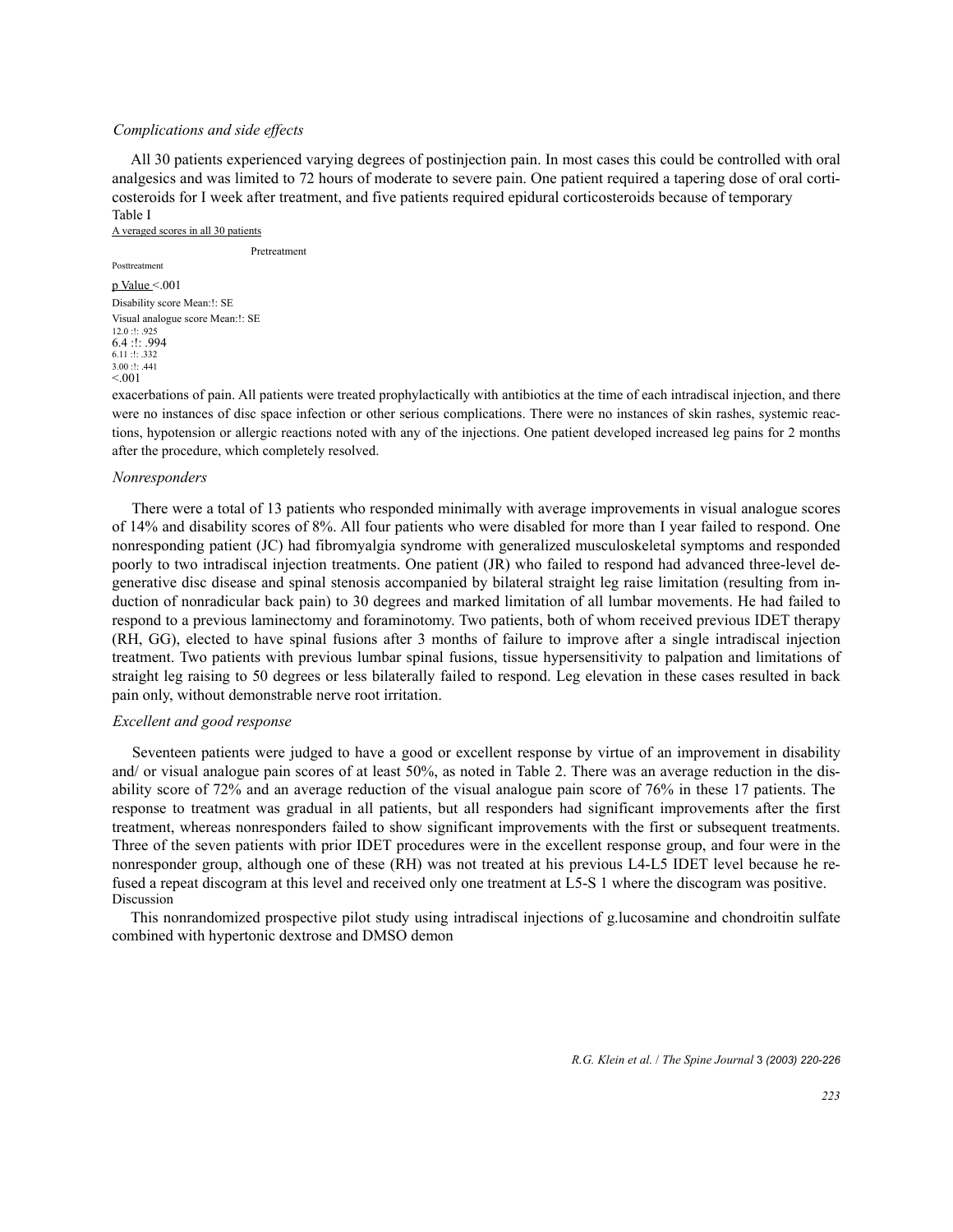|                                                           |                  | tient              |
|-----------------------------------------------------------|------------------|--------------------|
| $\begin{array}{c}\n\text{Age} \\ \text{Sex}\n\end{array}$ |                  |                    |
|                                                           |                  |                    |
| pain<br>RM pretreatment                                   |                  |                    |
|                                                           | RM posttreatment |                    |
| V A pretreatment                                          |                  |                    |
| V A postreatment                                          |                  |                    |
| $treatments$                                              |                  |                    |
| discs                                                     |                  |                    |
|                                                           |                  | ${\rm LG}$         |
| 56                                                        |                  |                    |
| $\mathbf F$                                               |                  |                    |
|                                                           |                  | 20<br>14           |
|                                                           |                  | $\boldsymbol{0}$   |
| 6.9                                                       |                  |                    |
|                                                           |                  |                    |
| $\begin{smallmatrix}0\0\2\end{smallmatrix}$               |                  |                    |
| $\rm I$                                                   |                  |                    |
|                                                           |                  | ${\rm P}{\rm C}^*$ |
| 55                                                        |                  |                    |
| $\mathbf F$                                               |                  |                    |
|                                                           |                  | $\sqrt{5}$         |
|                                                           |                  | 17                 |
| $8\phantom{1}$                                            |                  | $\overline{4}$     |
| $\Omega$                                                  |                  |                    |

Number of Number of

0 2

Years of

Data for each pa tient

Pa -

Table 2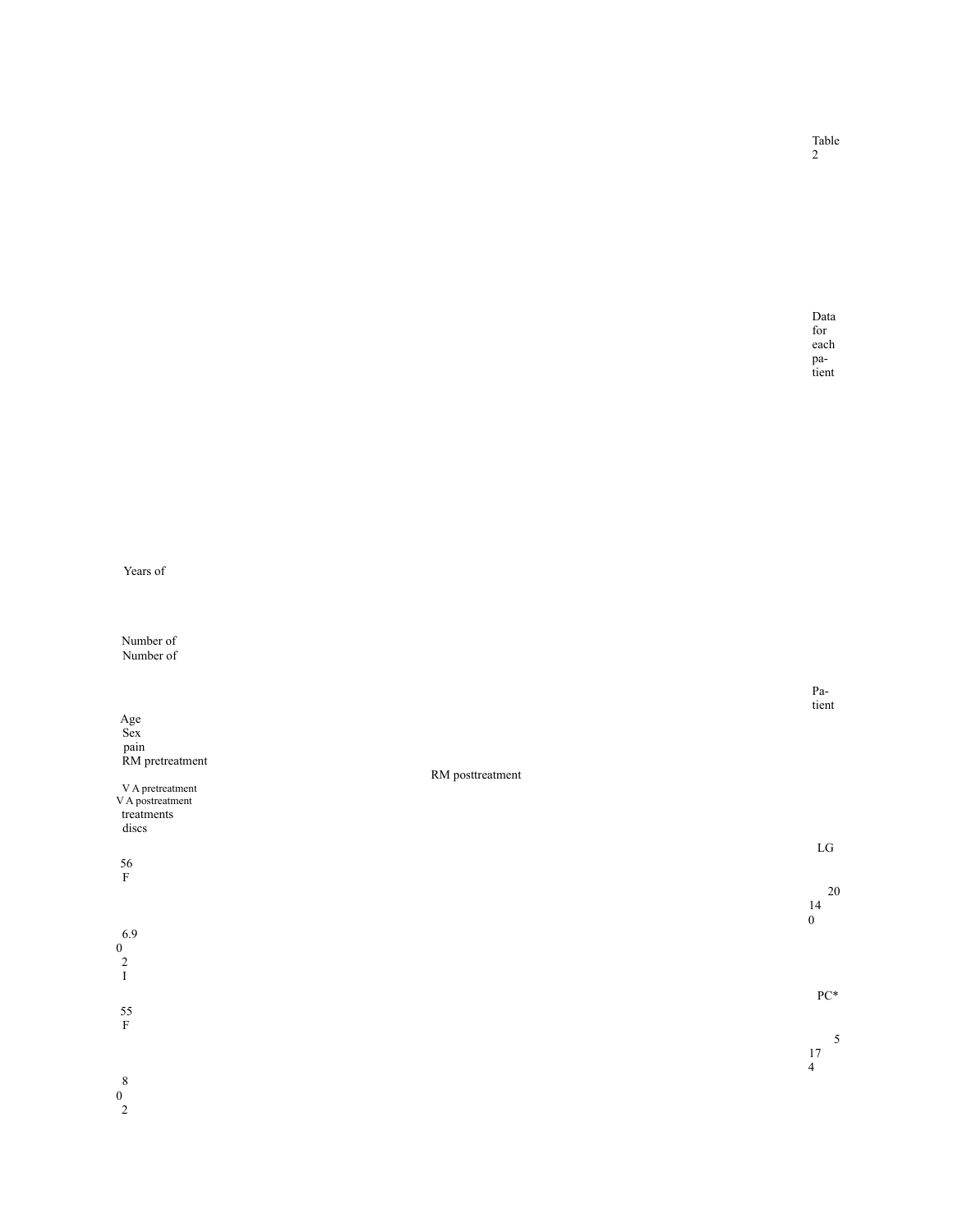|                                              | $\rm ME$                                 |
|----------------------------------------------|------------------------------------------|
| $\begin{array}{c} 15 \\ 17 \\ 0 \end{array}$ |                                          |
|                                              |                                          |
|                                              | $\mathbf{R}\mathbf{J}$<br>$\blacksquare$ |
| $\frac{19}{I}$                               |                                          |
|                                              |                                          |
|                                              | $\text{MM}^\text{\text{!`}}$             |
| $\begin{array}{c} 16 \\ 6 \end{array}$       | $\mathbf{I}$                             |
|                                              |                                          |
|                                              | $\mathop{\mathrm{KT}}$                   |
| $\begin{array}{c} 20 \\ 14 \end{array}$      | 5                                        |
|                                              |                                          |
|                                              | $\operatorname{CB}$                      |
| $\begin{matrix} 3 \\ 1 \end{matrix}$         |                                          |
|                                              |                                          |
|                                              | $\mathbf{PT}$                            |
| $\begin{array}{c} 7 \\ 3 \end{array}$        | $\overline{\phantom{a}}$                 |
|                                              |                                          |
|                                              | ME'                                      |
| $\begin{array}{c} 7 \\ 2 \end{array}$        | $\overline{\mathbf{8}}$                  |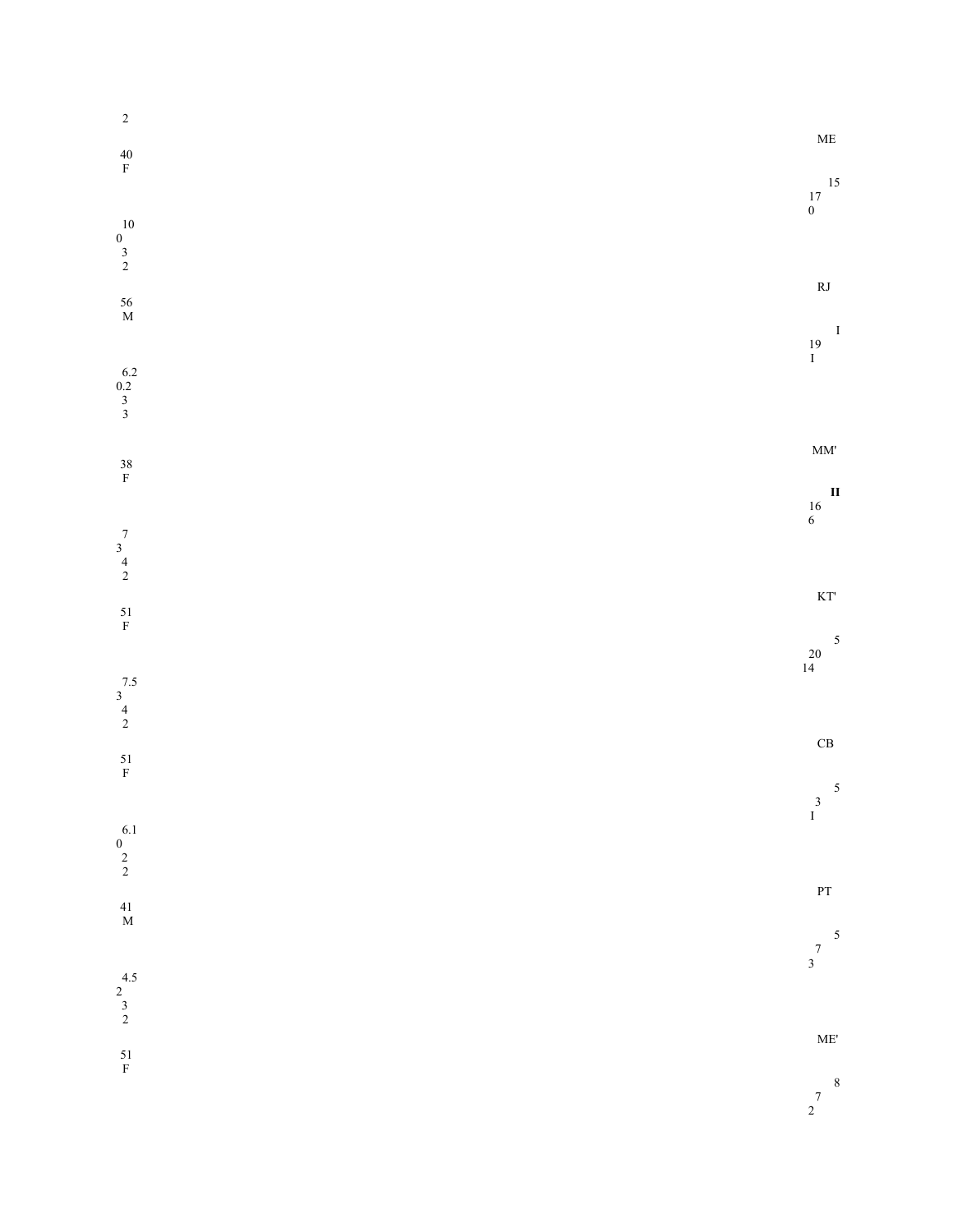| $2.5$<br>$4$<br>$2$                                   |                                        |                         |
|-------------------------------------------------------|----------------------------------------|-------------------------|
| $^{54}_\mathrm{M}$                                    |                                        | $\rm JL$                |
|                                                       | $\begin{array}{c} 10 \\ I \end{array}$ | 20                      |
| $\begin{matrix} & 6 \\ 1 \\ 2 \\ 2 \end{matrix}$      |                                        |                         |
| $^{27}_{\hbox{\scriptsize F}}$                        |                                        | $JP*$                   |
|                                                       | $\begin{matrix}6\\5\end{matrix}$       | $\overline{\mathbf{3}}$ |
| $\frac{5.7}{1.5}$<br>3<br>2                           |                                        |                         |
| $58 \over {\rm F}$                                    |                                        | $\rm NB$                |
|                                                       | $\frac{15}{2}$                         | $\overline{\mathbf{5}}$ |
| $\begin{array}{c} 3.5 \\ 0 \\ 2 \\ 2 \end{array}$     |                                        |                         |
| $^{57}_\mathrm{F}$                                    |                                        | $\rm CH$                |
|                                                       | $\begin{array}{c} 13 \\ 2 \end{array}$ | 15                      |
| $\begin{array}{c} 7.3 \\ 5 \\ 2 \\ 2 \end{array}$     |                                        |                         |
| $\frac{38}{F}$                                        |                                        | $\mbox{ML}$             |
|                                                       | $\begin{array}{c} 9 \\ 6 \end{array}$  | $\overline{\mathbf{c}}$ |
| $\begin{array}{c} 7 \\ 3.2 \\ 3 \\ 2 \end{array}$     |                                        |                         |
| $\begin{array}{c} 35 \\ \mathrm{F} \\ 20 \end{array}$ |                                        | $\mathsf{CR}$           |
|                                                       | $_0^{14}$                              |                         |
| $7.5$<br>0.5<br>3<br>4                                |                                        |                         |
| $58 \over {\rm F}$                                    |                                        | $\,$ JM $\,$<br>15      |
|                                                       |                                        |                         |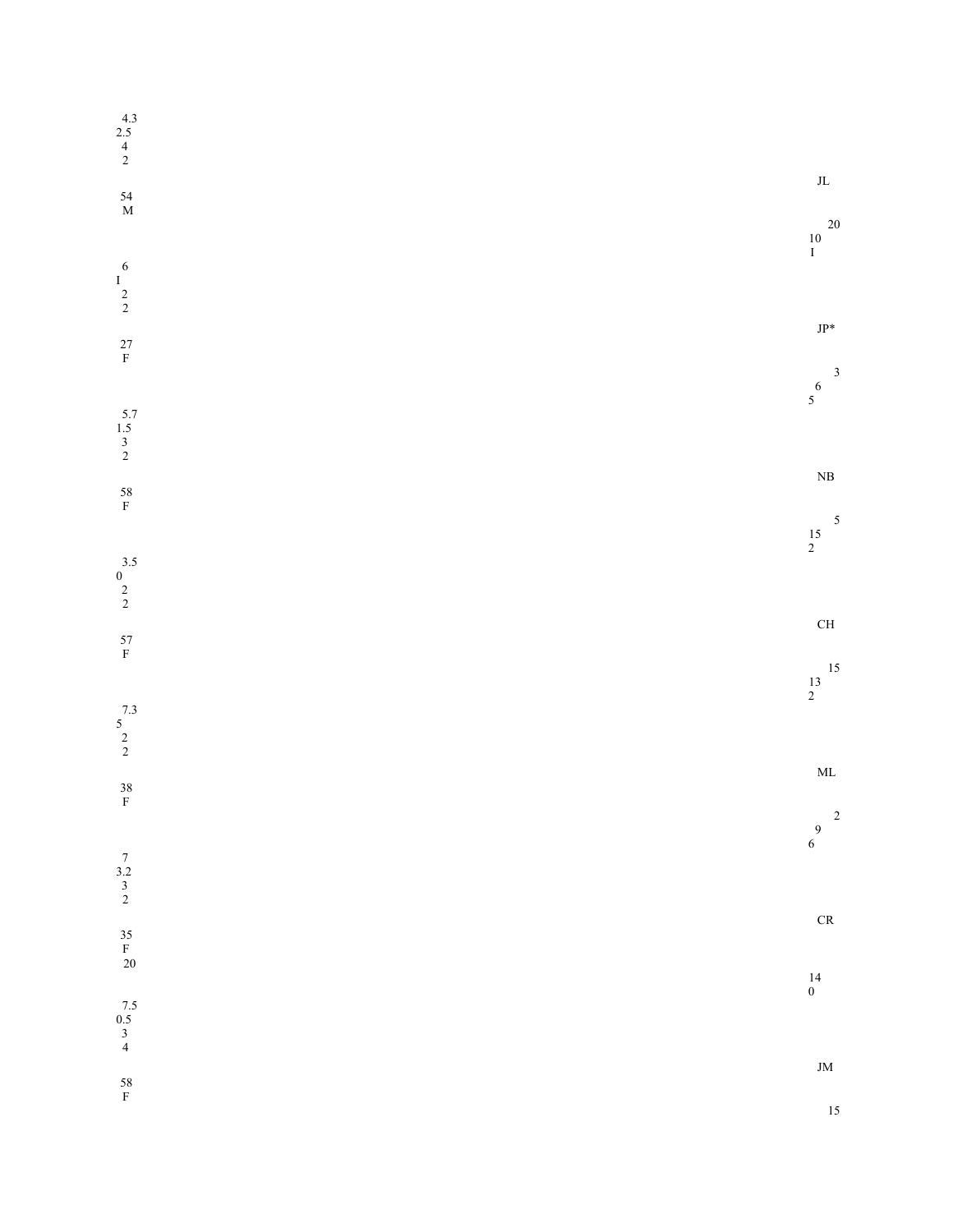|                                                   |  | $\begin{array}{c} 8 \\ 1 \end{array}$                      |                         |
|---------------------------------------------------|--|------------------------------------------------------------|-------------------------|
| $\begin{array}{c} 2.3 \\ 0 \\ 3 \\ 2 \end{array}$ |  |                                                            |                         |
| $\begin{array}{c} 42 \\ \textrm{M} \end{array}$   |  | $\ensuremath{\mathsf{DF}}$                                 | $\overline{\mathbf{c}}$ |
| $6.8$<br>3.4<br>2<br>I                            |  | $\frac{11}{7}$                                             |                         |
| $^{58}_{\hbox{\scriptsize M}}$                    |  | $\text{JR}^*$                                              |                         |
|                                                   |  | $\begin{array}{c} 10 \\ 9 \end{array}$                     | $15\,$                  |
| $\begin{array}{c} 8.7 \\ 9 \\ 2 \\ 3 \end{array}$ |  | $\rm BK$                                                   |                         |
| $^{49}_{\hbox{F}}$                                |  | $\begin{array}{c} 10 \\ 7 \end{array}$<br>$\boldsymbol{7}$ |                         |
| $\begin{array}{c} 4.6 \\ 5 \\ 3 \\ 2 \end{array}$ |  |                                                            |                         |
| $\frac{55}{M}$                                    |  | $\mathbf{B} \mathbf{H}$                                    | $10\,$                  |
| $\begin{array}{c} 5.7 \\ 5 \\ 2 \\ 1 \end{array}$ |  | $\frac{3}{3}$                                              |                         |
| $^{35}_\mathrm{F}$                                |  | $\ensuremath{\mathsf{T}}\ensuremath{\mathsf{R}}\xspace$ t  |                         |
| $8.5$<br>$4.5$<br>$2$<br>$3$                      |  | $\begin{array}{c} 14 \\ 9 \end{array}$                     | $\overline{4}$          |
|                                                   |  | $\mathbf{A}\mathbf{D}$                                     |                         |
| $52\,$ F                                          |  | $\overline{4}$<br>$\overline{4}$                           | $10\,$                  |
| $\begin{array}{c} 3.4 \\ 3 \\ 3 \\ 2 \end{array}$ |  |                                                            |                         |

KA\*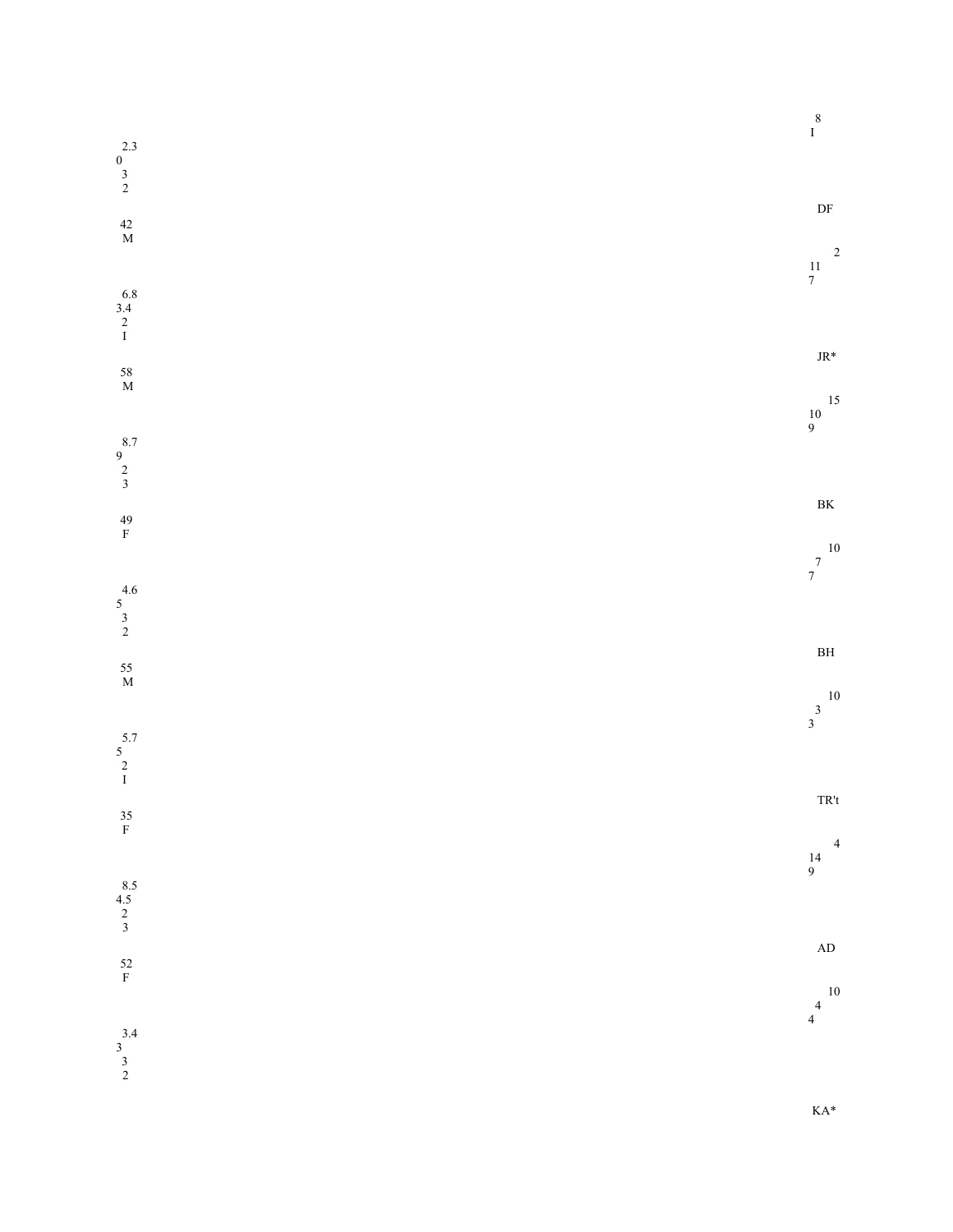| $_{\rm F}^{25}$                                                  | $\boldsymbol{7}$                                                                                            |
|------------------------------------------------------------------|-------------------------------------------------------------------------------------------------------------|
|                                                                  | $\frac{16}{13}$                                                                                             |
| $\frac{5.5}{2.9}$<br>3<br>2                                      |                                                                                                             |
|                                                                  | $\mathrm{JM}^*$ t                                                                                           |
| $^{38}_{\hbox{\scriptsize M}}$                                   | 6                                                                                                           |
| $20$<br>$6.3$<br>$6.5$<br>$2$<br>$3$                             |                                                                                                             |
|                                                                  |                                                                                                             |
| $51 \over {\rm F}$                                               | $\mathbf{G}\mathbf{G}^{\prime}$                                                                             |
|                                                                  | $\overline{5}$                                                                                              |
| $\begin{bmatrix} 13 \\ 13 \\ 3.3 \\ 3.3 \\ 1 \\ 1 \end{bmatrix}$ |                                                                                                             |
|                                                                  | $\rm JC$                                                                                                    |
| $^{34}_\mathrm{F}$                                               | $\mathfrak{Z}$                                                                                              |
| $\begin{array}{c} 13 \\ 15 \\ 7.1 \\ 5 \\ 2 \\ 1 \end{array}$    |                                                                                                             |
|                                                                  | $\operatorname*{THt}% \nolimits_{\mathbb{Z}}\left( \mathbb{Z}^{\Sigma\left( 1\right) }\right) ^{\otimes n}$ |
| $^{43}_{\hbox{\scriptsize M}}$                                   |                                                                                                             |
|                                                                  | $\sqrt{5}$                                                                                                  |
| $\begin{array}{c} 19 \\ 13 \\ 5 \\ 3.5 \\ 2 \\ 2 \end{array}$    |                                                                                                             |
|                                                                  | $\mathbf{M}\mathbf{J}^*$ t                                                                                  |
| $^{34}_\mathrm{F}$                                               | $10\,$                                                                                                      |
|                                                                  |                                                                                                             |
| $\begin{array}{c} 16 \\ 12 \\ 8.5 \\ 7 \\ 3 \\ 2 \end{array}$    |                                                                                                             |
| $^{52}_{\hbox{\scriptsize M}}$                                   | $RM$                                                                                                        |
| $\boldsymbol{7}$                                                 | $\boldsymbol{7}$                                                                                            |
| $\sqrt{4}$                                                       | $\boldsymbol{7}$                                                                                            |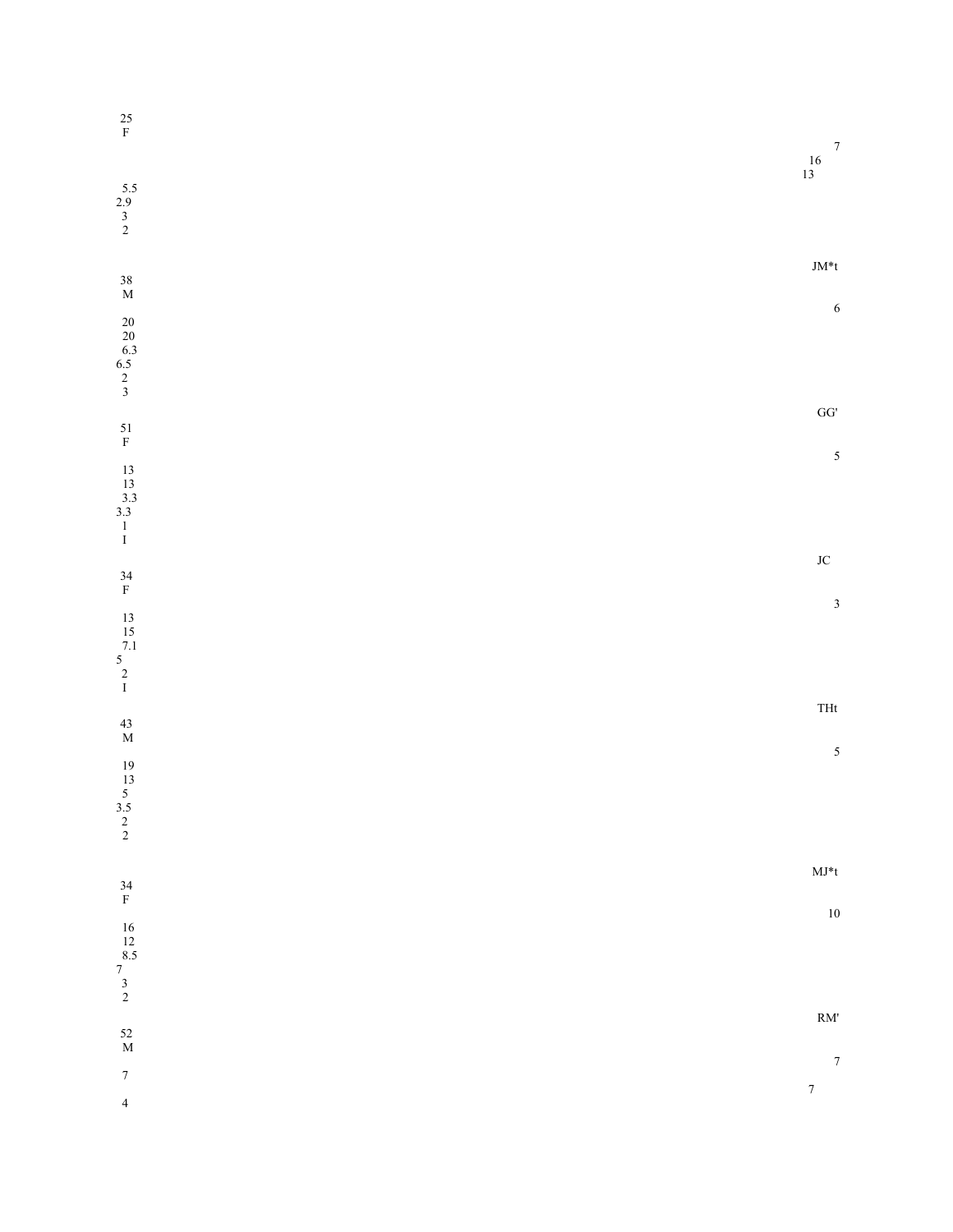| $\overline{4}$ |  |  |     |
|----------------|--|--|-----|
| $\overline{2}$ |  |  |     |
| $\overline{2}$ |  |  |     |
|                |  |  | RHt |
| 62             |  |  |     |
| M              |  |  |     |
|                |  |  | э   |
| 12             |  |  | 12  |
| 6.1            |  |  |     |
| 6.1            |  |  |     |
|                |  |  |     |
|                |  |  |     |

 $_F =$ fe male;  $M =$ male; RM = Rola nd-Morr is dis abil ity score ; V A = vis ual ana log pain score .

\*Pa tients with prior lami nec tomy or fu sion.

'Pa tients with prior in tra dis cal elec tro ther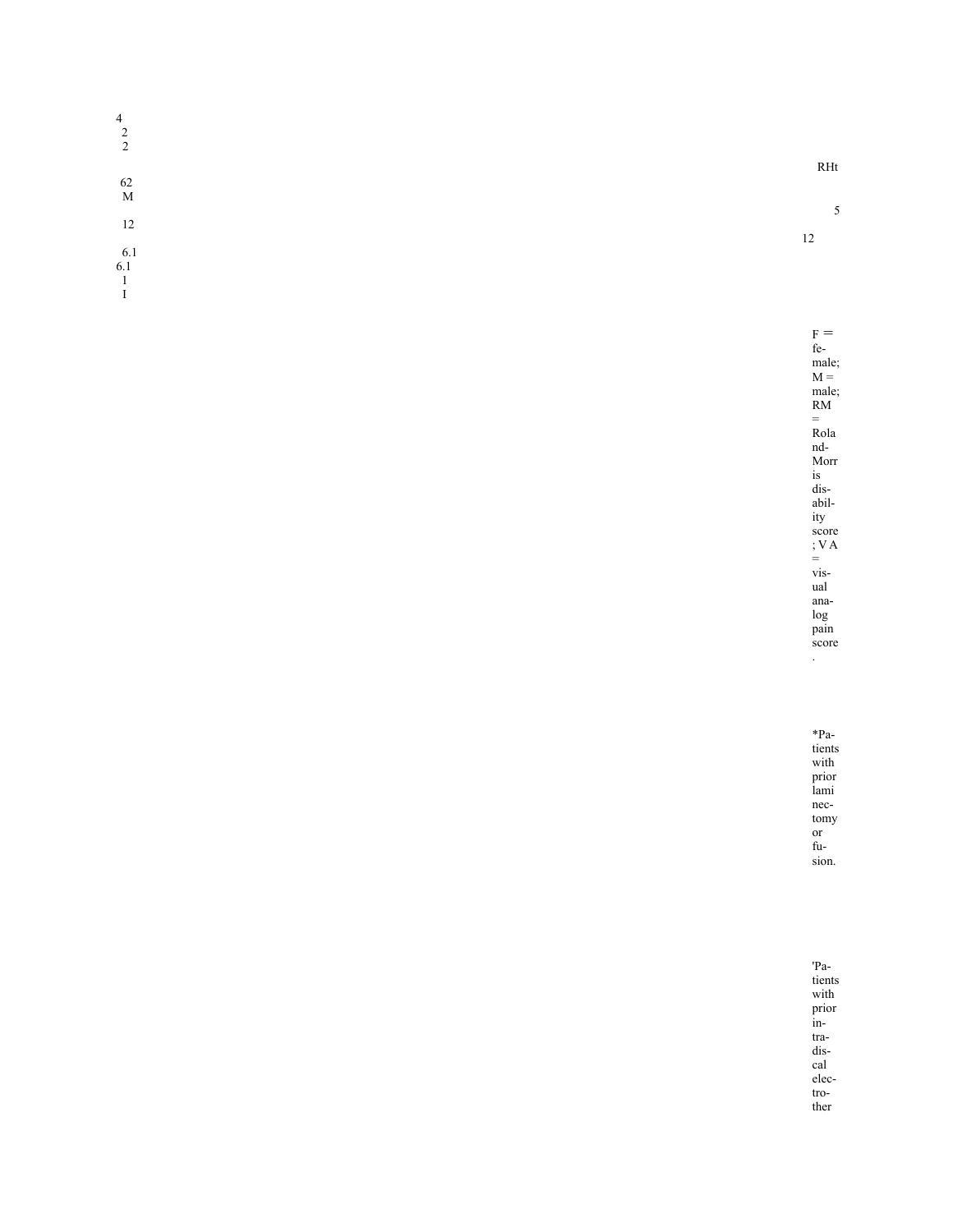mal annu- $1<sub>0</sub>$ plast y treat ment s.

tPatients with chro nic disability.

strated significant improvements in pain and function in a group of patients with discogenic pain. Small nonrandomized open studies such as this one cannot provide definitive evidence for the efficacy of any treatment, but these preliminary results in this difficult group of patients with chronic pain who had multilevel degenerative disc disease suggest that this approach is worthy of further investigation.

The present study had no control or comparison group; historical comparisons are not valid under these circumstances and must be considered speculative. However, the difficulty of successfully treating patients with chronic pain who have degenerative disc disease at one or more levels using other methods of treatment is well documented. Schofferman et al. [18] compared the success of nO-degree fusions with 360-degree fusions in 48 patients. Disability scores measured by the Oswestry method showed approximately a 34% improvement in both fusion groups. Pain scores were improved by 45% in the 360-degree group and 35% in the 270-degree fusion group at a mean follow-up of 35 months. The Volvo award study by Fritzell et al. [19], from the Swedish Lumbar Spine Study Group, followed pa

tients with chronic pain of approximately 8 years duration who had been on sick leave for at least 1 year. The investigators used the visual analogue scale to measure pain and the Oswestry score for disability. Their results after 2 years demonstrated that back pain was reduced by 33%, and disability was reduced by 25% in the surgical group. Outcome studies were performed by Karasek with a l2-month follow-up of patients who had single-level disc involvement and were treated with the IDET procedure [20]. Sixty percent of Karasek's patients achieved at least a 50% reduction of their visual analogue pain scores.

Studies have emerged over the past decade documenting the safety and efficacy of glucosamine and chondroitin sulfate, which act as essential substrates and contribute to the biosynthesis of proteoglycans [10-16]. Proteoglycans and collagens constitute the two major classes of macromolecules in the nucleus pulposus, annulus fibrosus and hyaline cartilage end plate. Although cells are necessary to control the growth and repair of the disc, its mechanical function is determined largely *bJ* the properties of the extracellular matrix [21]. The proteoglycans consist of sulfated glycosami 224

*R.G. Klein et al.* / *The Spine Journal* 3 *(2003) 220-226*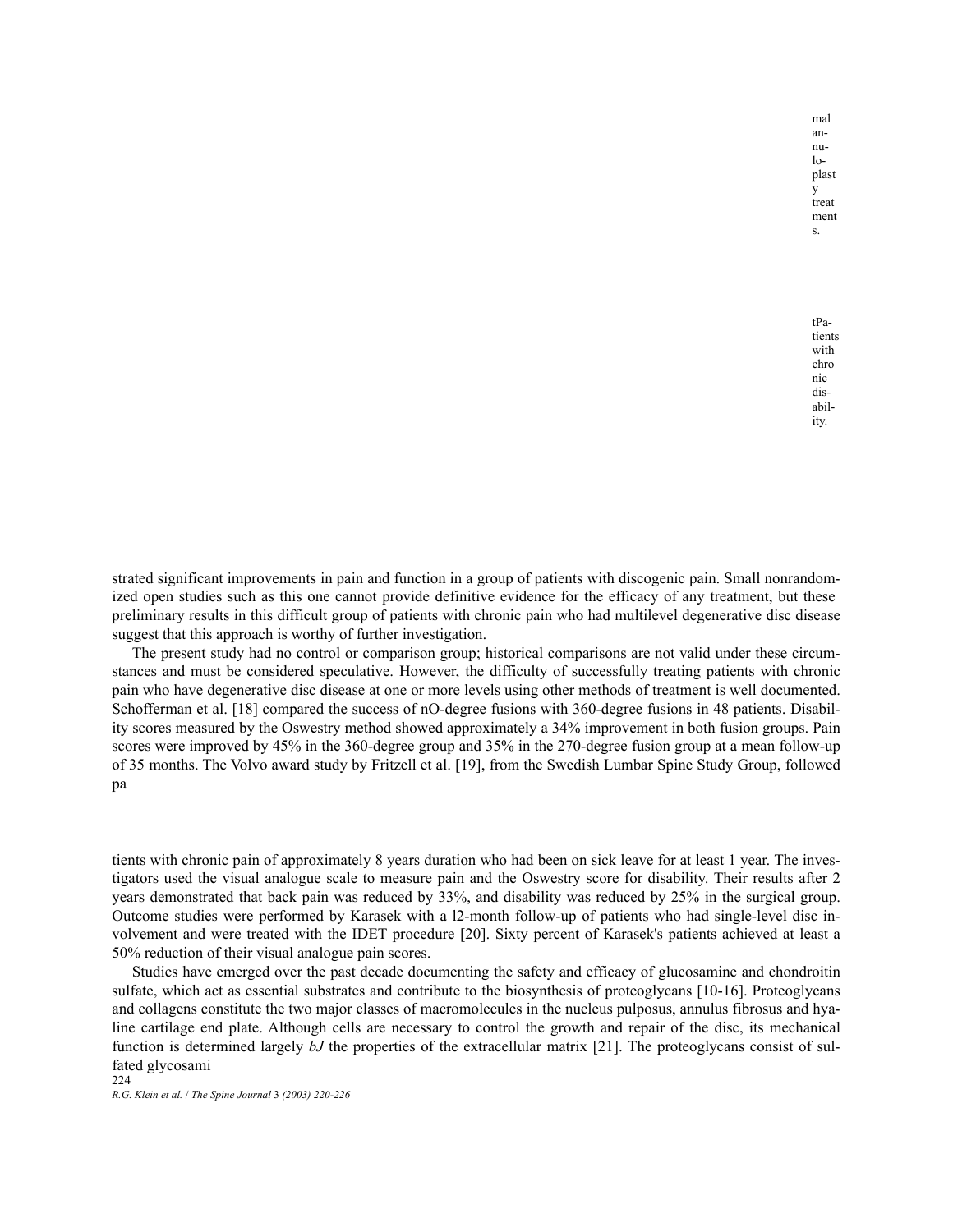noglycan side chains of chondroitin and keratan sulfate and hyaluronate bound to a protein core. Glucosamine sulfate forms half of the disaccharide subunit of keratan sulfate and of hyaluronic acid, which forms the backbone of proteoglycans aggregates in the intervertebral disc and in articular cartilage. Chondroitin sulfate is one of the predominant glycosoaminoglycans in articular cartilage as well as in the intervertebral disc [21].

We identified a group of patients with chronic low back pain of more than 8 years average duration in whom the intervertebral disc was the likely primary pain generator based on discography. These patients are commonly seen in every orthopedic practice and present major challenges of management. We included the most difficult and refractory cases, including patients with long-term disability, worker's compensation claims, failed IDET procedures and failed back surgery in this pilot study. We used intradiscal injections of glucosamine and chondroitin sulfate with the theoretical intention of enhancing proteoglycan synthesis. This was coupled with an attempt to induce growth factor release promoted by the use of hypertonic dextrose. Elevation of extracellular glucose to as little as .5% has been shown to increase levels of IGF-l and IGF-2 in human mesangial cells [22], TGF-I3-1 in human mononuclear cells [23], bFGF in human gingival fibroblasts [24] and plateletderived growth factor in human mesangial cells [25].

Research using growth factors has led to the repair of fullthickness cartilage lesions in small animals, and studies of the canine intervertebral disc suggest that growth factors may be useful in modulating the repair of the nucleus and transition zone [26,27]. A single injection ofTGF-13 has been shown to induce 3 weeks of proteoglycans synthesis [28].

This suggests that continuous exposure to growth factors may not be necessary for healing of joints (or discs) to occur. DNA levels for growth factor production increase within hours after cellular exposure to elevated glucose concentrations [29]. There may be elevated levels of metalloproteinases and other degradative enzymes in degenerative disc disease and in established cases of osteoarthritis that may block the effect of a single growth factor. The potential combination of multiple agents and the release of multiple growth factors may be necessary to overcome this inhibition. Glucose in addition to increasing multiple growth factors has also been found to suppress potential disrepair factors, including such interleukins as IL-2, IL-6 and IL-I0 [23]. The exposure of cells to hyperosmolar solutions with changes in osmolarity of as little as 50 mOsm activates kinases, which also may have an effect on growth factor regulation [30].

DMSO was added to the injected solution to enhance diffusion of the dextrose, glucosamine and chondroitin throughout the full extent of the disc. Studies in rabbits with degenerative disc disease indicate that DMSO is necessary to allow a methylene blue carrier to penetrate the full extent of the disc (V Mooney, MD, unpublished data, February 2001). It also appears to have potent free radical scavenging

properties that may be useful in the setting of chronic pain and tissue hypoxia [31]. DMSO is US Food and Drug Administration approved for treatment of interstitial cystitis and is available in pure form.

The patients who demonstrated significant reductions in pain in our study generally responded slowly to the intradiscal treatment, consistent with a biologic rather than an analgesic response. Patients who proved to be responders invariably had improvements in pain after only one treatment, whereas those who ultimately failed to respond showed no improvement after their first or subsequent treatments. Typically, 3 or more months were required to appreciate the full extent of improvement from each treatment. Despite the selection process, which insured the inclusion of only the most treatment-refractory patients with chronic pain, there was improvement that was statistically significant. Three of the six patients previously treated unsuccessfully with the IDET procedure subsequently responded favorably to the disc and apophyseal injections. The longest follow-up in our series is only 20 months, and we do not know the potential for relapse, which will require longer follow-up.

The sharp demarcation of results into positive responders in 17 patients and negative responders in 13 suggests that identification of the characteristics that separate these two groups would be valuable and would potentially allow for a greater response rate. Based on our initial experience, future studies would exclude patients with prior fusions or longterm disability, and we would exclude patients who demonstrate bilateral limitations of the straight leg raise test (resulting from back pain) to less than 50 degrees. We would also exclude patients who demonstrate extreme tissue hypersensitivity to palpation, which often corresponds with chemically sensitive discs with discographic induction of pain at less than 30 psi and/or alternatively may be a marker that reflects pain-focused behavior. These patients may become candidates for intradiscal injection treatment after initial radiofrequency treatments or corticosteroid injections render the disc less sensitive. Prophylactic epidural injections of corticosteroids may also be considered in future studies to diminish the postinjection flare-up of pain that occurred in most patients in our series and was severe enough in 6 of the 30 cases to require epidural or systemic corticosteroids.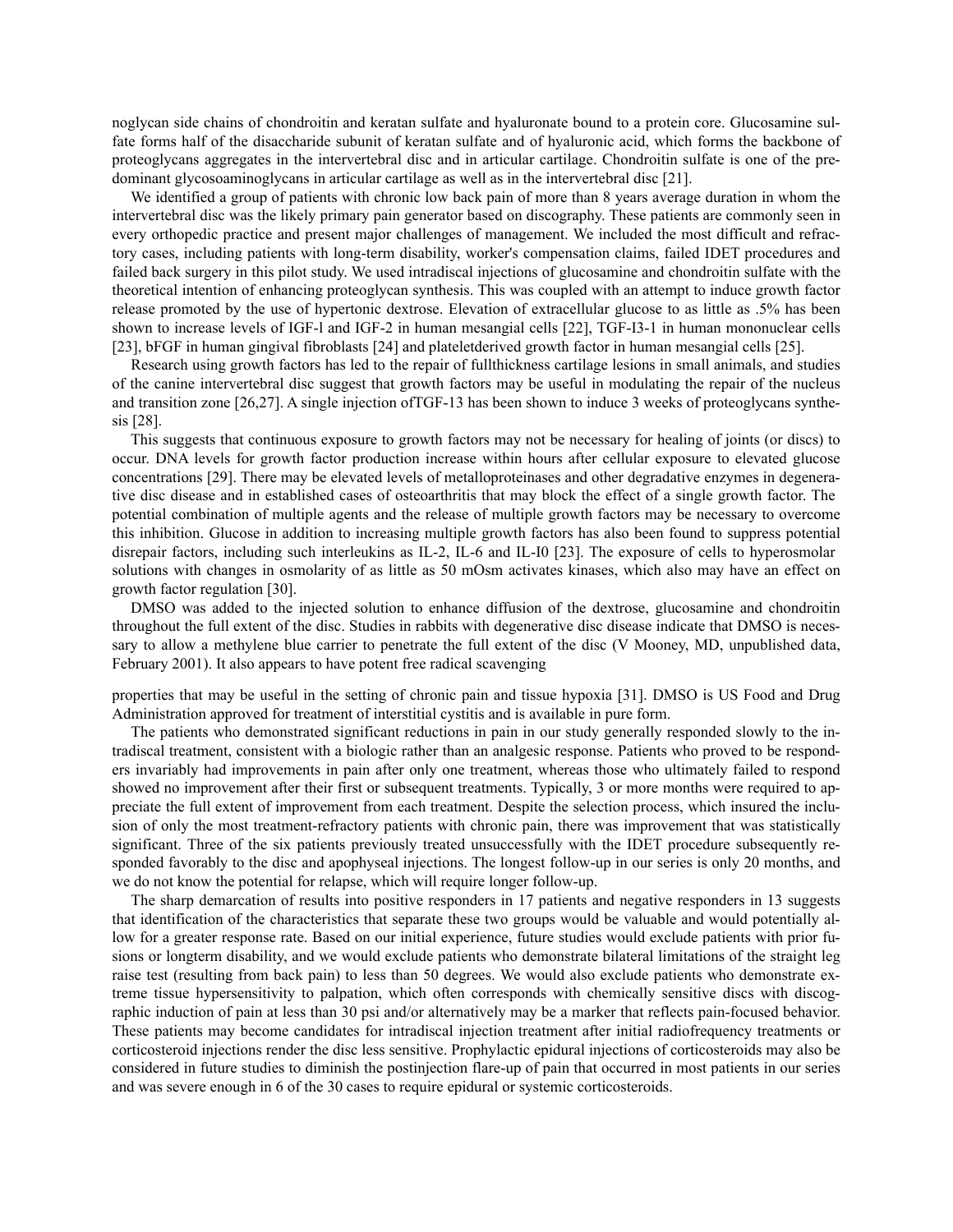The present pilot study was neither blinded nor randomized, and we cannot rule out a placebo effect as a major contributor to the improvement. The history of spine care is replete with numerous therapies that have been touted as "breakthroughs" or "miracle cures" that have subsequently been proven to be worthless upon rigorous subsequent investigation.

Based on the results of this pilot study, we will now proceed to organize a randomized controlled trial to rigorously assess the effectiveness of this approach. Based on our preliminary results, this treatment approach is feasible, appears to have a low profile <'If side effects and, pending confirmation by controlled studies, may have the potential to avoid

*R.G. Klein et al.* / *The Spine Journal* 3 *(2003) 220--226*

225

more costly surgical and other invasive procedures. It may also be useful in cases where the IDET or similar procedures has failed to achieve a satisfactory response.

We hypothesize that the reductions in pain and disability seen in this study are the result of favorable alterations in the biochemical milieu of the intervertebral disc and apophyseal joints, but we have no direct proof that this is the case, and further studies, including serial magnetic resonance imaging scans, are clearly needed to address this important question.

Based on clinical presentation and discography, the primary source of pain in the patients in our study was the disc pathology. However, we elected also to empirically treat the zygapophyseal joints at the affected disc levels. The relative contribution of the intervertebral disc and zygapophyseal joints to the total burden of chronic low back pain in individual patients is debatable. There are studies that suggest a causal relationship between disc degeneration and osteoarthritis in the facet joints, and in most cases the severity of the osteoarthritis correlates with the extent of disc degeneration [9]. Other studies suggest that in patients with chronic low back pain the combination of discogenic pain and zygapophyseal joint pain is uncommon, and that the concept of the three-joint complex may be pathologically correct but not clinically relevant in the majority of cases [5]. Because both the discs and facet joints were treated in all individuals, we cannot exclude the possibility that some patients responded in part, or even wholly, as a result of the facet in

jections. Future studies will need to address the relative importance of injecting each of these structures.

Ideally, each component of the injection solution should be tested independently to determine optimal combinations and concentrations, but this was not practical in a private practice setting and with a pilot study. A randomized double-blind placebo-controlled study would be desirable to test this injection approach, but this would prove difficult in view of the temporary pain induced after treatment in all cases, which would make blinding difficult. Additionally, the use of fluoroscopic X-rays in a placebo group could not be justified. However, a prospective controlled trial in which eligible patients are randomized to receive either intradiscal injection therapy with corticosteroids or with the solution used in our pilot study would be worthwhile and is being planned.

Diwan et al. [32] has recently reviewed the topic of inter

vertebral disc replacement therapy as well as the potential for disc regeneration using a variety of growth factors. The possible role of recombinant human osteogenic protein-I (rhOP-I) is especially relevant in that it appears to stimulate the metabolism of the nucleus pulposus and the annulus fibrosus, suggesting its potential use in promoting synthesis and repair of matrix in degenerating discs. Ideally, specific growth factors. once they are isolated and tested, can be used to stimulate chondrocytes and fibroblasts to induce a healing response. Until these growth factors become available and are proven effective in future studies, the best op

tion is to study the use of indirect stimulants that may promote connective tissue healing.

## Conclusions

Intradiscal injections of a glucosamine hydrochloride and chondroitin sulfate solution combined with dextrose and dimethylsulfoxide may be useful to reduce chronic pain and disability in patients with multilevel degenerative disc disease. The results of this pilot study indicate that controlled comparative studies need to be performed to establish the efficacy of this treatment.

## References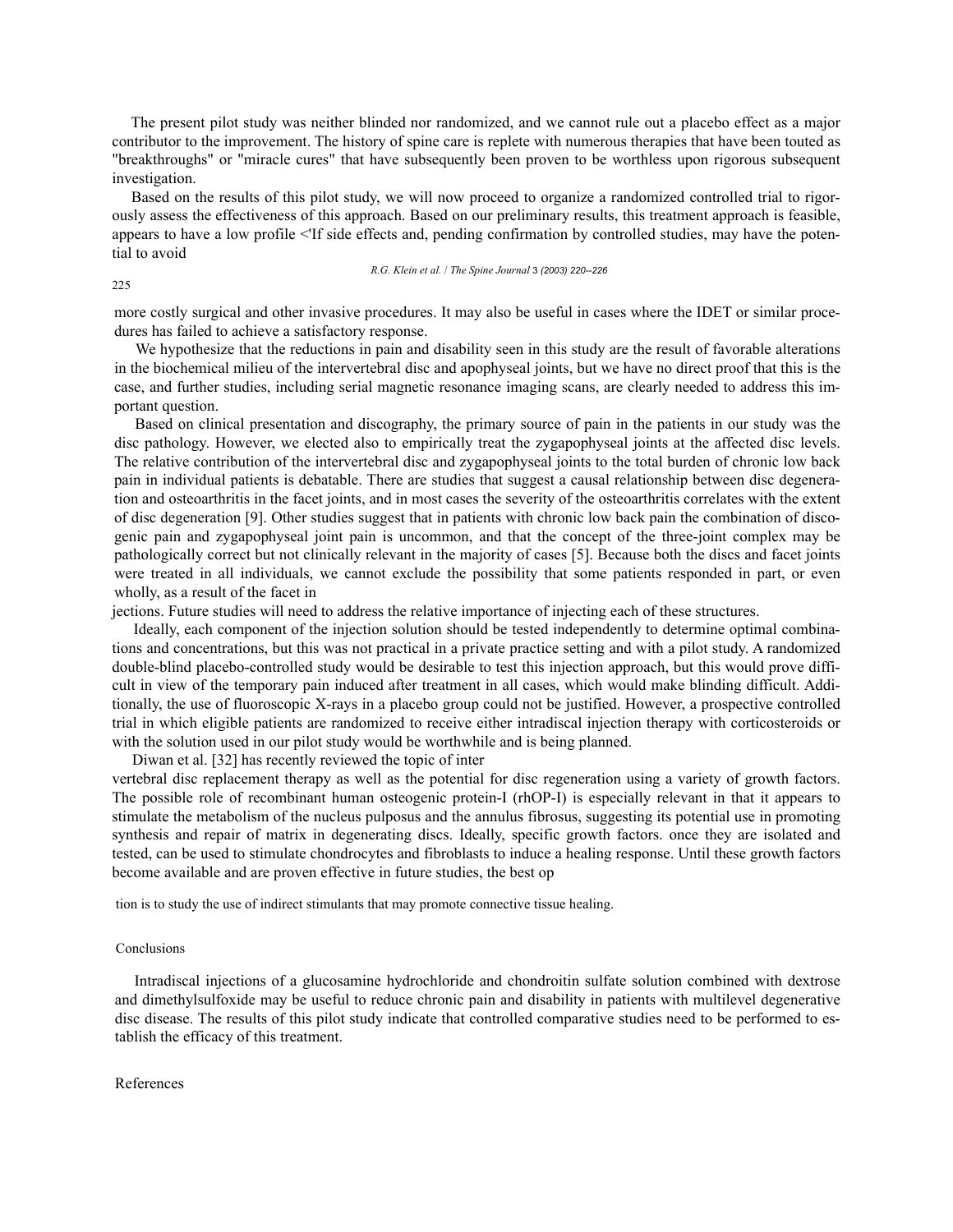- [I] Mooney V. Presidential address to the International Society for the Study of the Lumbar Spine, Dallas. 1986. Where is the pain coming from? Spine 1987;12:754-9.
- [2] Olmarker K, Blomquist J, Stromberg J, Nannmark D, Thomsen P, Rydevik B. Infammatogenic properties of nucleus pulposus. Spine 1995;20:665-9.
- [3] McCarron RF, Wimpee MW, Hudkins PG, Laros GS. The inflammatory effect of nucleus pulposus. A possible element in the pathogenesis of low back pain. Spine 1987;12:760--4.
- [4] Vanharanta H, Guyer RD. Ohnmeiss DD, et.a!. Disc deterioration in low back syndromes. A prospective, multi-center CT/discography study. Spine 1988;13:1349-51.
- [5] Schwarzer, A, Aprill C, Derby R. et a!. The relative contributions of the disc and zygapophyseal joint in chronic low back pain. Spine 1995;19:801-6. [6] Guiot BH, Fessler RG. Molecular biology of degenerative disc dis
	- ease. Neurosurgery 2000;47(5):1034--40.

 [7] Buckwalter JA. Aging and degeneration of the human intervertebral disc. Spine 1995;20(11):1307-14.

- 
- [8] Pearce RH, Grimmer BJ, Adams ME. Degeneration and the chemical composition of the human lumbar intervertebral disc. J Orthop Res
- 1987;5(2): 198-205.[/la]

 [9] Steven RL, Ryvar R, Robertson WR, O'Brien JP, Beard HK. Biolog ical changes in the annulus fibrosis in patients with low back pain.

Spine 1982:7(3):223-33.

[10] Deal CL, Moskowitz RW. Nutraceuticals as therapeutic agents in os

teoarthritis. The role of glucosamine, chondroitin sulfate, and col

lagen hydrolysate. Rheum Dis Clin North Am 1999;25 (2):379-95.

[II] McAlindon TE, LaValley MP, Gulin JP, Felson DT. Glucosamine

and chondroitin for treatment of osteoarthritis: a systematic quality as

- sessment and meta-analysis. JAMA 2000 15;283(11): 1469-75.
- [12] Phillipi AF, Leffler CT, Leffler SG, Mosure JOC, Kim PD. Glucosamine, chondroitin and manganese for degenerative.joint disease of the knee or low back: a randomized, double-blind, placebo-controlled pilot study. Military Med 1999; 164(2):85-91.
- [13] Leeb BF, Schweitzer H, Montag K, Smolen JS. A metaanalysis of chondroitin sulfate in the treatment of osteoarthritis. J Rheumatol 2000;27(1):205-11.
- [14] da Camara CC, Dowless GV. Glucosamine sulfate for osteoarthritis.

Ann Pharmacother 1998;32(5):580-7.

[15] Reginster JY, Deroisy R, Rovati LC, et a!. Long-term effects of glu

- cosamine sulphate on osteoarthritis progression: a randomised, pla
- cebo-controlled clinical trial. Lancet 2001;357:251-6.

[16] Lippiello L, Woodward J, Karpman R, Hammad TA. In vivo chon

droprotection and metabolic synergy of glucosamine and chondroitin

sulfate. Clin Orthop Rei Res 2000 Dec;(38 1):229--40.

- [17] Roland MR, Morris ~. A study of the natural history of back pain. Spine 1983;8: 141--4.
- [18] Schofferrnan J, Slosar p, Reynolds J, Goldwaithe N, Kestler M. A
- 226

*R.G. Klein et aL* / *The Spine Journal* 3 *(2003) 220-226*

prospective randomized comparison of 270 degree fusions to 360 degree fusions (circumferential fusions). Spine 2001;26:E207-12.

- [19] Fritzell P, Hagg 0, Wessberg P, Nordwall A. 2001 Volvo award in clinical studies: lumbar fusion versus nonsurgical treatment for chronic low back pain: a multicenter randomized controlled trial from the Swedish Lumbar Spine Group. Spine 2001;26(23):2521-32.
- [20] Karasek M, Bogduk N. Twelve month follow-up of a controlled trial of intradiscal thermal annuloplasty for back pain due to internal disc disruption. Spine 2000;20:2601-7.
- [21] McDevitt CA. Proteoglycans of the intervertebral disc. In: Ghosh P, editor. The biology of the intervertebral disc. Boca Raton, FL: CRC Press, 1988;152-70.
- [22] Pugliese G, Pricci F, Locuratolo N, et al. Increased activity of the insulin like growth factor system in mesangial cells cultured in high glucose concentrations. Relation to glucose enhanced extracellular matrix production. Diabetologia. 1996;39 (7):775-84.
- [23] Reinhold D, Ansorge S, Schleicher ED. Elevated glucose levels stimulate transforming growth factor-beta (TGF-beta I), suppress interleukin IL-2, IL-6 and ILlO production and DNA synthesis in peripheral blood mononuclear cells. Horm Metab Res 1996;28(6):267-70.
- [24] Ohgi S, Johnson PW. Glucose modulates growth of gingival fibroblasts and periodontal ligament cells: correlation with expression of basic fibroblast growth factor. J Periodontal Res 1996;31(8):579-88.
- [25] DiPaolo S, Gesualdo I. Ranieri E, Grandaliano G, Schena FP. High glucose concentration induces the overexpression of transforming growth factor-beta through the activation of a platelet derive growth factor loop in human mesangial cells. Am J PathoI1996;149(6):2095-106.
- [26] Wakitani S, Imoto K. Kimura T. Hepatocyte growth factor facilitates cartilage repair: full thickness articular cartilage defect studied in rabbit knees. Acta Orthop Scand 1997;68(5)P:474-80.
- [27] Thompson JP, Oegema TR, Bradford OS. Stimulation of mature ca nine intervertebral disc by growth factors. Spine 1991; 16(3 ):253-60.
- [28] Van Beuningen HM, Glansbeek HI, van der Kraan PM, van den Berg WB. Differential effects of local application of BMP-2 or TGF-beta on both articular cartilage composition and osteophyte formation. Osteoarthritis Cartilage 1998;6(5):306-17.
- [29] Oh JH, Ha H, Yu MR, Lee HB. Sequential effects of high glucose on mesangial cell transforming growth factor beta-I and fibronectin synthesis. Kidney Int 1998;54(6):1872-8.
- [30] Okuda Y, Adrogue HJ, Nakajima, et al. Increased production of PDGF by angiotensin and high glucose in human vascular endothelium. Life Sci 1996;59(17): 1455-61.